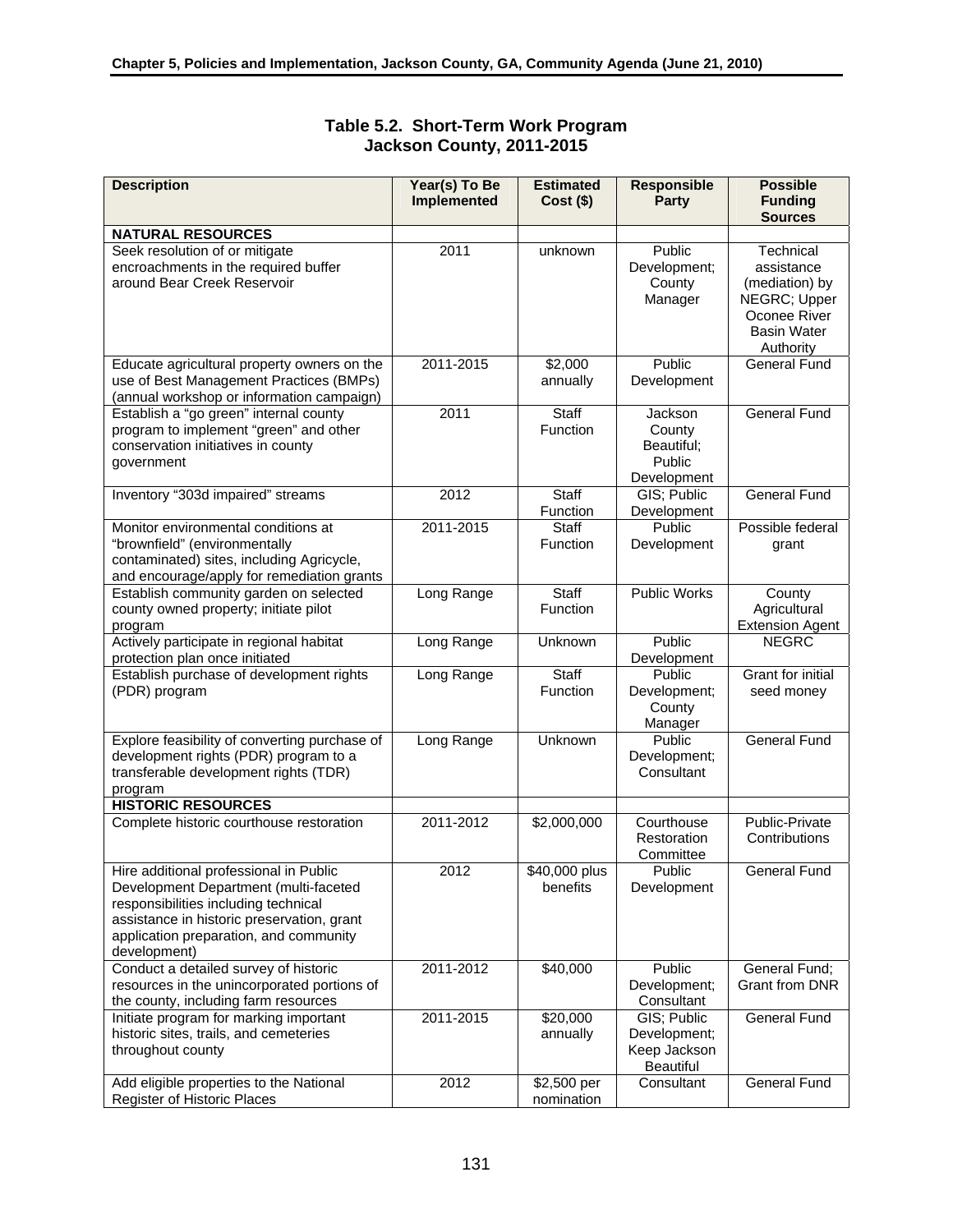| <b>Description</b>                                                                                                                                                                                                     | Year(s) To Be<br>Implemented | <b>Estimated</b><br>$Cost($ \$)                       | <b>Responsible</b><br><b>Party</b>                      | <b>Possible</b><br><b>Funding</b><br><b>Sources</b>                                          |
|------------------------------------------------------------------------------------------------------------------------------------------------------------------------------------------------------------------------|------------------------------|-------------------------------------------------------|---------------------------------------------------------|----------------------------------------------------------------------------------------------|
| Nominate additional eligible farms to the<br>Georgia Centennial Farm Program                                                                                                                                           | 2012                         | Unknown                                               | Public<br>Development;<br>Consultant                    | <b>General Fund</b>                                                                          |
| Acquire one or two heritage village sites in<br>(target areas West Jackson and<br>Southeastern Jackson County; complete<br>improvements                                                                                | 2013                         | \$300,000                                             | Parks and<br>Recreation                                 | General Fund;<br><b>SPLOST</b>                                                               |
| Prepare and adopt a resolution that<br>protects landmarks and the most worthy<br>historic properties from demolition<br><b>ECONOMIC DEVELOPMENT</b>                                                                    | Long range                   | <b>TBD</b>                                            | Public<br>Development;<br>Consultant                    | <b>General Fund</b>                                                                          |
| Maintain an inventory of vacant industrial<br>lands, vacant industrial buildings, and<br>vacant commercial building spaces; market<br>vacant sites and spaces to new users                                             | 2011-2015                    | Chamber<br>staff function                             | Jackson<br><b>County Area</b><br>Chamber of<br>Commerce | Chamber of<br>Commerce<br><b>General Fund</b>                                                |
| Continue participation in Georgia<br>Innovation Crescent regional economic<br>development program                                                                                                                      | 2011-2015                    | Chamber<br>staff function                             | Jackson<br><b>County Area</b><br>Chamber of<br>Commerce | Chamber of<br>Commerce<br><b>General Fund</b>                                                |
| Maintain county's status/designation as a<br>"Certified Work Ready Community"                                                                                                                                          | 2011-2015                    | Chamber<br>staff function                             | Jackson<br><b>County Area</b><br>Chamber of<br>Commerce | Chamber of<br>Commerce<br><b>General Fund</b>                                                |
| Prepare a comprehensive economic<br>development strategic master plan;<br>including industry needs analysis and<br>municipal components at the option of<br>individual cities                                          | 2012                         | \$150,000                                             | Jackson<br><b>County Area</b><br>Chamber of<br>Commerce | <b>County General</b><br>Fund; Chamber;<br>possible<br>contributions by<br>interested cities |
| Revise employment projections in this<br>comprehensive plan                                                                                                                                                            | 2013                         | Staff<br>function or<br>Chamber                       | Public<br>Development;<br>Chamber                       | General Fund or<br>Chamber<br><b>General Fund</b>                                            |
| Establish a central tourism and welcoming<br>center housed in the historic County<br>Courthouse in downtown Jefferson                                                                                                  | 2012-2013                    | Unknown-<br>existing<br>space                         | Jackson<br>County Area<br>Chamber of<br>Commerce        | County and<br>Chamber<br>Partnership                                                         |
| Acquire land and construct welcome center<br>at or near intersection of U.S. Hwy. 129 and<br>Interstate 85 (co-locate with other facilities<br>including city/county law enforcement)<br>HOUSING/COMMUNITY DEVELOPMENT | 2015                         | \$250,000<br>(county<br>specific<br>project<br>share) | County<br>Manager                                       | Capital<br>Improvement<br>Program                                                            |
| Monitor and annually report on the number<br>of vacant subdivided lots in the county for<br>planning and marketing purposes<br><b>LAND USE</b>                                                                         | 2011-2015                    | Staff<br>Function                                     | GIS; Public<br>Development                              | <b>Staff Function</b>                                                                        |
| Monitor annexations by all municipalities<br>and comment on consistency of annexation<br>proposals with county character maps                                                                                          | 2011-2015                    | Staff<br>Function                                     | Public<br>Development                                   | <b>Staff Function</b>                                                                        |
| Amend the Unified Development Code<br>(UDC) to implement the plan                                                                                                                                                      | 2011-2012                    | \$40,000                                              | Public<br>Development;<br>Consultant                    | <b>General Fund</b>                                                                          |
| Refill planner position in Public<br>Development Department                                                                                                                                                            | 2011-2012                    | \$40,000                                              | Public<br>Development                                   | <b>General Fund</b>                                                                          |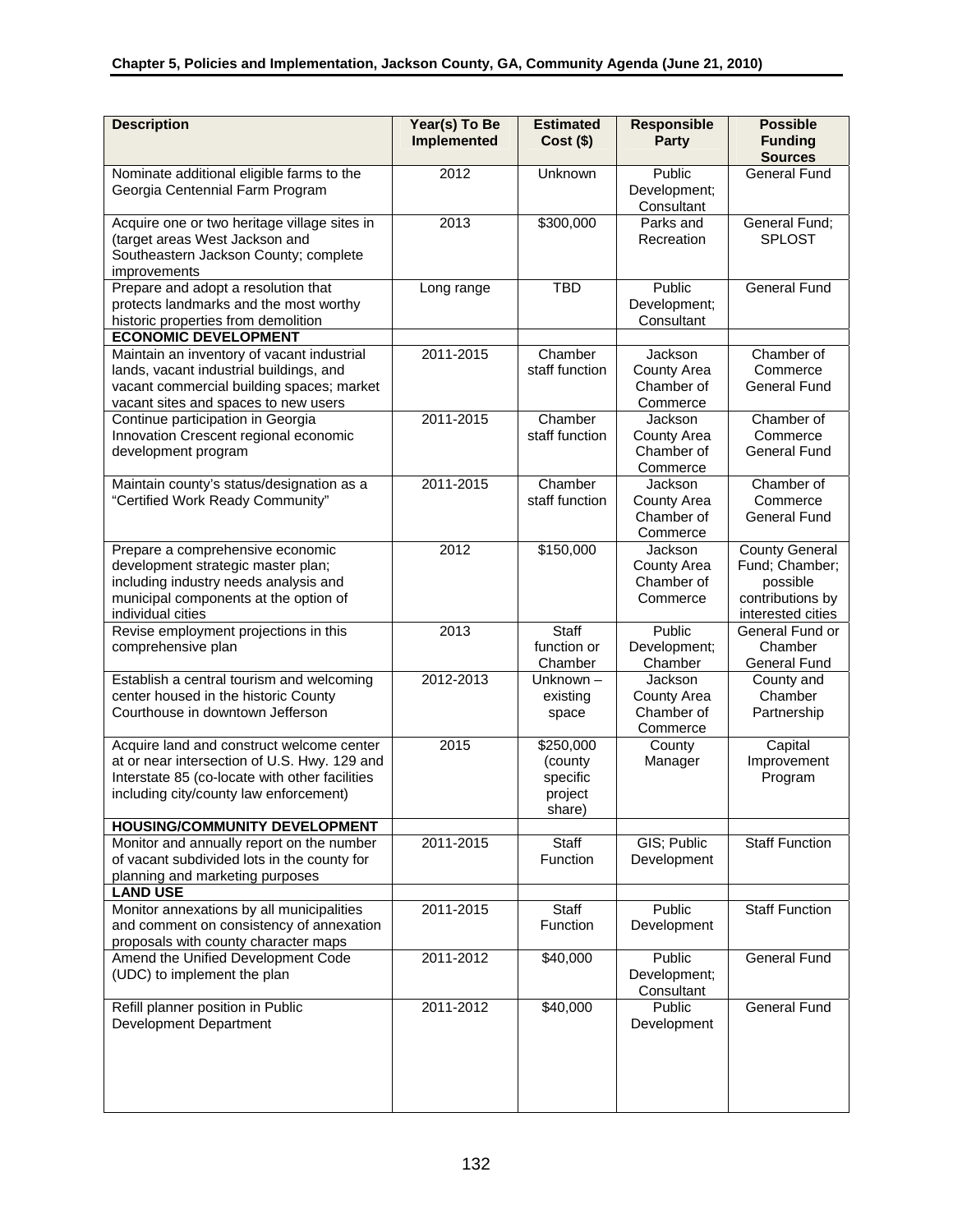| <b>Description</b>                                                                                                                         | Year(s) To Be<br><b>Implemented</b> | <b>Estimated</b><br>$Cost($ \$) | <b>Responsible</b><br>Party           | <b>Possible</b><br><b>Funding</b><br><b>Sources</b> |
|--------------------------------------------------------------------------------------------------------------------------------------------|-------------------------------------|---------------------------------|---------------------------------------|-----------------------------------------------------|
| Monitor the balance of residential and non-<br>residential development in the county by<br>regularly updating the existing land use<br>map | 2011-2015                           | Staff<br>Function               | Geographic<br>Information<br>Systems; | <b>Staff Function</b>                               |
| Revise and resubmit this short-term work<br>program for state and regional review and<br>update the 2020 future land use plan map          | 2015                                | Staff<br>Function               | Public<br>Development                 | <b>Staff Function</b>                               |
| Prepare amendments to amended UDC<br>after comprehensive review                                                                            | Long Range                          | Staff<br>Function               | Public<br>Development                 | <b>Staff Function</b>                               |
| <b>COMMUNITY FACILITIES</b>                                                                                                                |                                     |                                 |                                       |                                                     |
| Add tennis courts and skate park to East<br><b>Jackson Park</b>                                                                            | 2011                                | \$90,000                        | Recreation<br>Department              | <b>SPLOST</b>                                       |
| Add restrooms to West Jackson Middle<br>School                                                                                             | 2011                                | \$70,000                        | Recreation<br>Department              | <b>SPLOST</b>                                       |
| Plan for a South Jackson Park                                                                                                              | 2011                                | \$20,000                        | Recreation<br>Department              | <b>SPLOST</b>                                       |
| Plan for a Agricultural/Exposition Center                                                                                                  | 2010                                | \$15,000                        | Recreation<br>Department              | <b>SPLOST</b>                                       |
| Periodically report to the board of                                                                                                        | 2011-2015                           | Staff                           | Capital                               | <b>Staff Function</b>                               |
| commissioners on whether level of service                                                                                                  | (annually)                          | Function                        | Projects                              |                                                     |
| standards for community facilities are being<br>maintained                                                                                 |                                     |                                 | Manager                               |                                                     |
| Complete master plan for county facility<br>complex                                                                                        | Ongoing                             | Unknown                         | Administration                        | <b>General Fund</b>                                 |
| Senior Center Expansion                                                                                                                    | Ongoing                             | \$500,000                       | Administration                        | <b>CDBG</b>                                         |
| Install additional fire hydrants throughout                                                                                                | 2011-2015                           | \$500,000                       | <b>JCWSA</b>                          | <b>County Capital</b>                               |
| the county for improved fire protection                                                                                                    |                                     | annually                        |                                       | Program                                             |
| Add new EMS facilities (purchase land,<br>construct facilities, and equip) and improve<br>emergency warning siren coverage                 | 2011-2012                           | \$750,000                       | Emergency<br>Services                 | <b>General Fund</b><br>and SPLOST                   |
| Prepare public safety master plan                                                                                                          | Ongoing                             | Unknown                         | Various<br>Departments                | <b>General Fund</b>                                 |
| Acquire land and develop plans for the                                                                                                     | 2010-2015;                          | Unknown                         | Joint Project                         | Water and                                           |
| Parks Creek Water Supply Reservoir                                                                                                         | Construction                        |                                 | Jefferson and                         | sewer funds;                                        |
| (jointly with Jefferson)                                                                                                                   | Long Range                          |                                 | Jackson<br>County                     | JCWSA;<br>Jefferson                                 |
| Implement the regional comprehensive                                                                                                       | Annual tasks per                    | Per plan                        | Landfill                              | Staff Function;                                     |
| solid waste management plan short-term<br>work program                                                                                     | plan                                |                                 | Manager                               | <b>General Fund</b>                                 |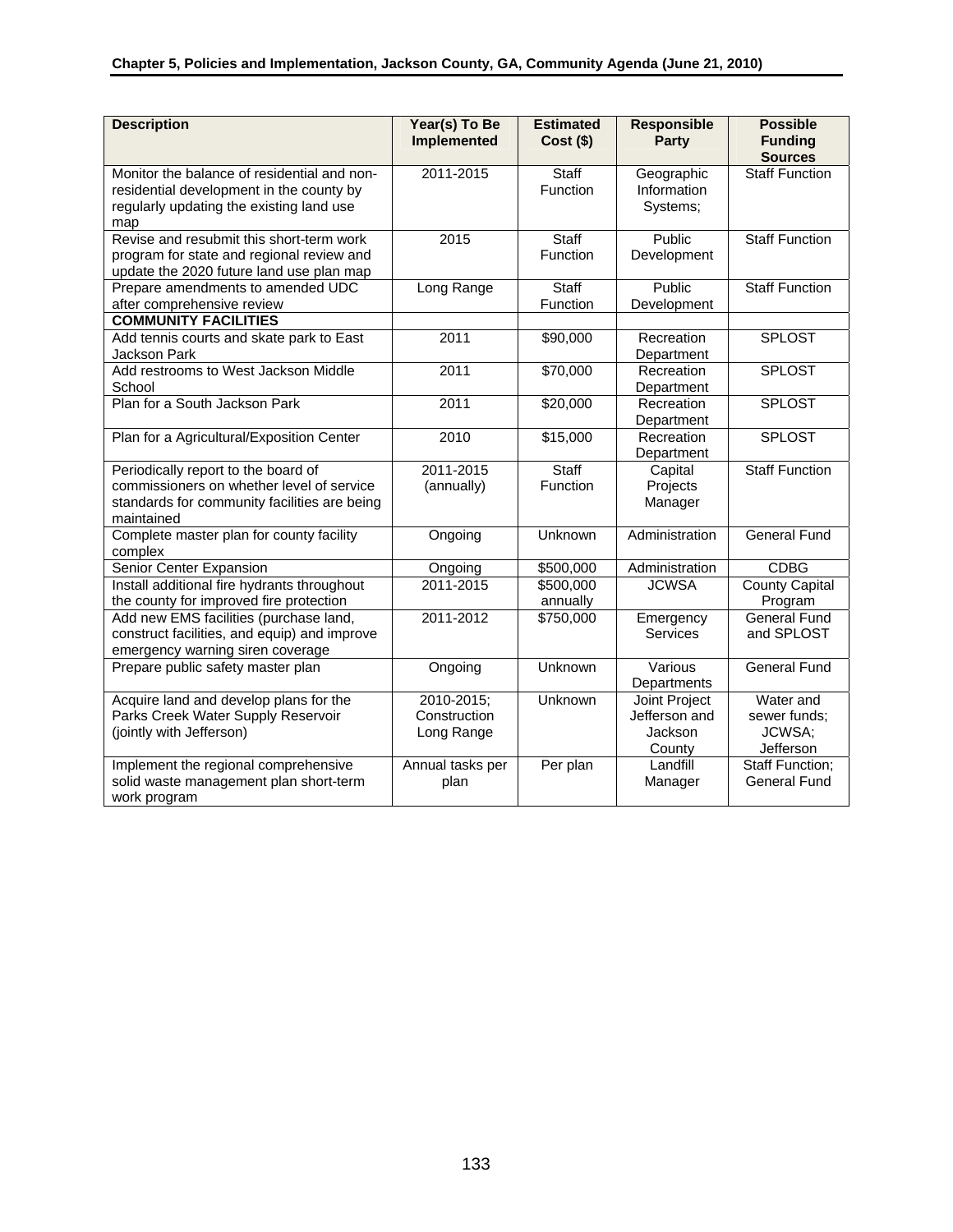| <b>Description</b>                                                                                                                                                              | Year(s) To Be<br><b>Implemented</b> | <b>Estimated</b><br>$Cost($ \$) | <b>Responsible</b><br>Party                                   | <b>Possible</b><br><b>Funding</b><br><b>Sources</b>                    |
|---------------------------------------------------------------------------------------------------------------------------------------------------------------------------------|-------------------------------------|---------------------------------|---------------------------------------------------------------|------------------------------------------------------------------------|
| Participate in updating of the Northeast<br>Georgia regional comprehensive solid<br>waste management plan                                                                       | Per<br>Recertification<br>Schedule  | <b>TBD</b>                      | Landfill<br>Manager                                           | General Fund;<br>Northeast GA<br>Regional<br>Commission                |
| Reconstruct solid waste transfer station<br>including new recycling center                                                                                                      | Underway                            | \$1,100,000                     | Landfill<br>Manager                                           | <b>General Fund</b>                                                    |
| Construct new animal control facility                                                                                                                                           | 2014                                | \$500,000                       | Public<br>Development                                         | <b>General Fund</b>                                                    |
| Prepare update to System-Wide Recreation<br>Master Plan, 2003-2012, including<br>greenway master plan for North Oconee<br>River                                                 | 2011                                | \$60,000                        | Parks and<br>Recreation                                       | <b>General Fund</b>                                                    |
| Acquire land for new active and passive<br>park (and which may be used for co-<br>location of other needed public facilities)                                                   | 2014                                | \$600,000                       | Parks and<br>Recreation                                       | Capital program<br>or future<br>Recreation<br>Bond; SPLOST             |
| Greenspaces Acquisition Program - North<br>Oconee River Forest Preserve                                                                                                         | Long Range                          | <b>TBD</b>                      | Parks and<br>Recreation                                       | PDR fund or<br>future<br>Recreation<br><b>Bond</b>                     |
| Pursue additional federal and state funding<br>for open space acquisition and park and<br>greenway improvements                                                                 | 2011-2015                           | <b>TBD</b>                      | Grants<br>Administrator                                       | <b>General Fund</b>                                                    |
| Prepare and annually update the county's<br>capital improvement program                                                                                                         | 2011-2015                           | <b>TBD</b>                      | Finance Dept.;<br>Public<br>Development;<br>County<br>Manager | <b>Staff Function</b>                                                  |
| Prepare/maintain school enrollment<br>projections for unincorporated Jackson<br>County (Jackson County Public Schools)                                                          | 2011-2015                           | Staff<br>Function               | Public<br>Development;<br><b>County Board</b><br>of Education | <b>General Fund</b>                                                    |
| Determine short- and long-term needs for<br>health department facilities, purchase land,<br>and construct facilities                                                            | 2015 or<br>Long Range               | <b>TBD</b>                      | Board of<br>Health; Board<br>of Commis-<br>sioners            | <b>General Fund</b>                                                    |
| <b>TRANSPORTATION</b>                                                                                                                                                           |                                     |                                 |                                                               |                                                                        |
| Complete regional and local road<br>improvements and implement other<br>recommendations per the capital<br>improvement program (Section 8.8) of the<br>Countywide Roadways Plan | 2011-2015                           | Per adopted<br>plans            | Capital<br>Projects<br>Manager                                | Federal, State,<br>and Local<br>Funding<br>Sources Per<br>Adopted Plan |
| Prepare five-year update of Countywide<br>Roadways Plan                                                                                                                         | 2014-2015                           | \$100,000                       | Capital<br>Projects<br>Manager                                | Road Bond<br>Program;<br><b>General Fund</b>                           |
| Implement Jackson County Airport Master<br>Plan                                                                                                                                 | 2011-2015                           | Per Plan                        | Airport<br>Authority                                          | <b>Airport Authority</b>                                               |
| Expand rural public transit program                                                                                                                                             | 2011-2012                           |                                 | <b>Public Works</b>                                           | State funds;<br><b>County General</b><br>Fund                          |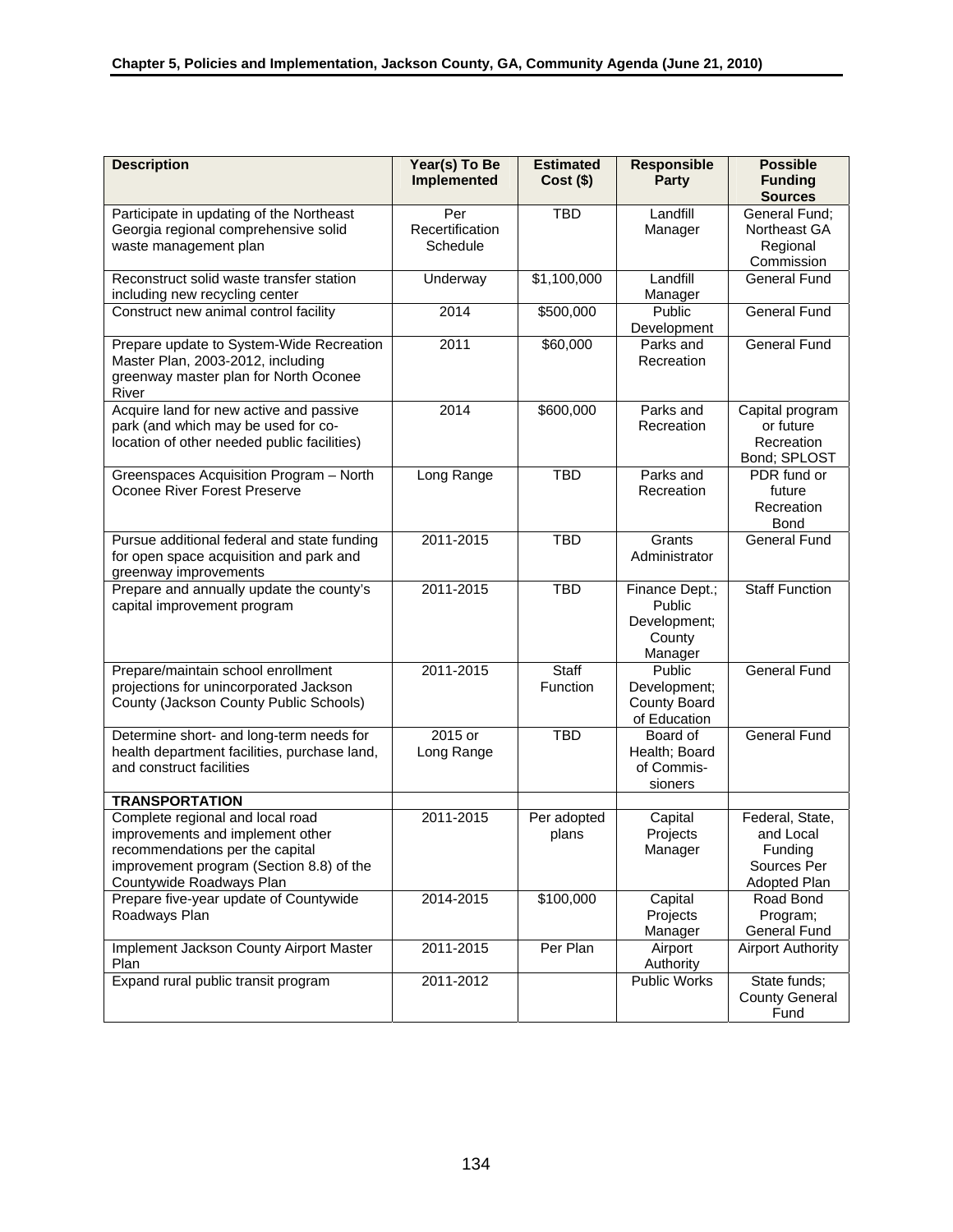| <b>Description</b>                                                                                                                                                                                                          | Year(s) To Be<br>Implemented | <b>Estimated</b><br>$Cost($ \$) | <b>Responsible</b><br><b>Party</b>                                           | <b>Possible</b><br><b>Funding</b><br><b>Sources</b>       |
|-----------------------------------------------------------------------------------------------------------------------------------------------------------------------------------------------------------------------------|------------------------------|---------------------------------|------------------------------------------------------------------------------|-----------------------------------------------------------|
| Establish regional bicycle loop route from<br>Nicholson via SR 334 to the Commerce<br>area then southbound via Waterworks<br>Road, to SR 335 and returning eastbound<br>back to Nicholson                                   | Long Range                   | Unknown                         | Capital<br>Projects<br>Manager; City<br>of Nicholson;<br>City of<br>Commerce | County capital<br>funds; state<br>funds; federal<br>funds |
| <b>INTERGOVERNMENTAL</b><br><b>COORDINATION</b>                                                                                                                                                                             |                              |                                 |                                                                              |                                                           |
| Annually hold an intergovernmental<br>coordination summit with municipalities and<br>major service providers including school<br>districts                                                                                  | 2011-2015                    | \$5,000<br>annually             | County<br>Manager                                                            | <b>General Fund</b>                                       |
| Develop and approve intergovernmental<br>agreements with interested cities for the<br>provision of GIS services to municipalities                                                                                           | 2011                         | Staff<br>Function               | GIS;<br>Administration                                                       | <b>Staff Function</b>                                     |
| Monitor and participate in current and<br>ongoing efforts to develop and revise the<br>Northeast Georgia regional comprehensive<br>plan                                                                                     | Ongoing                      | <b>Staff</b><br>Function        | Public<br>Development                                                        | <b>Staff Function</b>                                     |
| Prepare and adopt a cooperative<br>agreement holding impervious surfaces in<br>the Curry Creek watershed to the maximum<br>25 percent allowable under the<br>environmental planning criteria for water<br>supply watersheds | 2011                         | Staff<br>Function               | Public<br>Development;<br>City of<br>Jefferson                               | <b>Staff Function</b>                                     |
| Prepare and adopt intergovernmental<br>agreements with applicable cities for law<br>enforcement                                                                                                                             | 2011                         | Staff<br>Function               | Sheriff; County<br>Manager                                                   | <b>Staff Function</b>                                     |
| Reconsider, and revise existing<br>intergovernmental agreements and develop<br>new intergovernmental agreements, as<br>appropriate                                                                                          | 2011-2015                    |                                 | County<br>Manager                                                            | <b>Staff Function</b>                                     |
| Revisit and revise or readopt the city-<br>county dispute resolution process<br>(annexation/land use)                                                                                                                       | 2011                         |                                 | Public<br>Development;<br>County<br>Manager                                  | <b>Staff Function</b>                                     |
| Revisit and readopt the city-county service<br>delivery strategy                                                                                                                                                            | 2015                         |                                 | County<br>Manager                                                            | <b>Staff Function</b>                                     |
| Initiate a cooperative effort between the<br>county and the City of Nicholson to jointly<br>build public facilities within the new,<br>planned downtown of Nicholson                                                        | Long Range                   | Staff<br>Function               | County<br>Manager; City<br>of Nicholson                                      | Staff function                                            |
| Develop and adopt cooperative<br>agreements regarding first responder public<br>safety calls with adjacent counties where<br>portions of roads in one county are only<br>accessible via entrance into another county        | 2011-2012                    | Staff<br>Function               | County<br>Manager;<br>public safety<br>personnel                             | Staff function                                            |
| <b>OTHER</b><br>Prepare quarterly report monitoring the<br>progress of implementing the<br>comprehensive plan; maintain data base of<br>implementation and post on website                                                  | 2011-2015                    | Staff<br>Function               | Public<br>Development                                                        | <b>Staff function</b>                                     |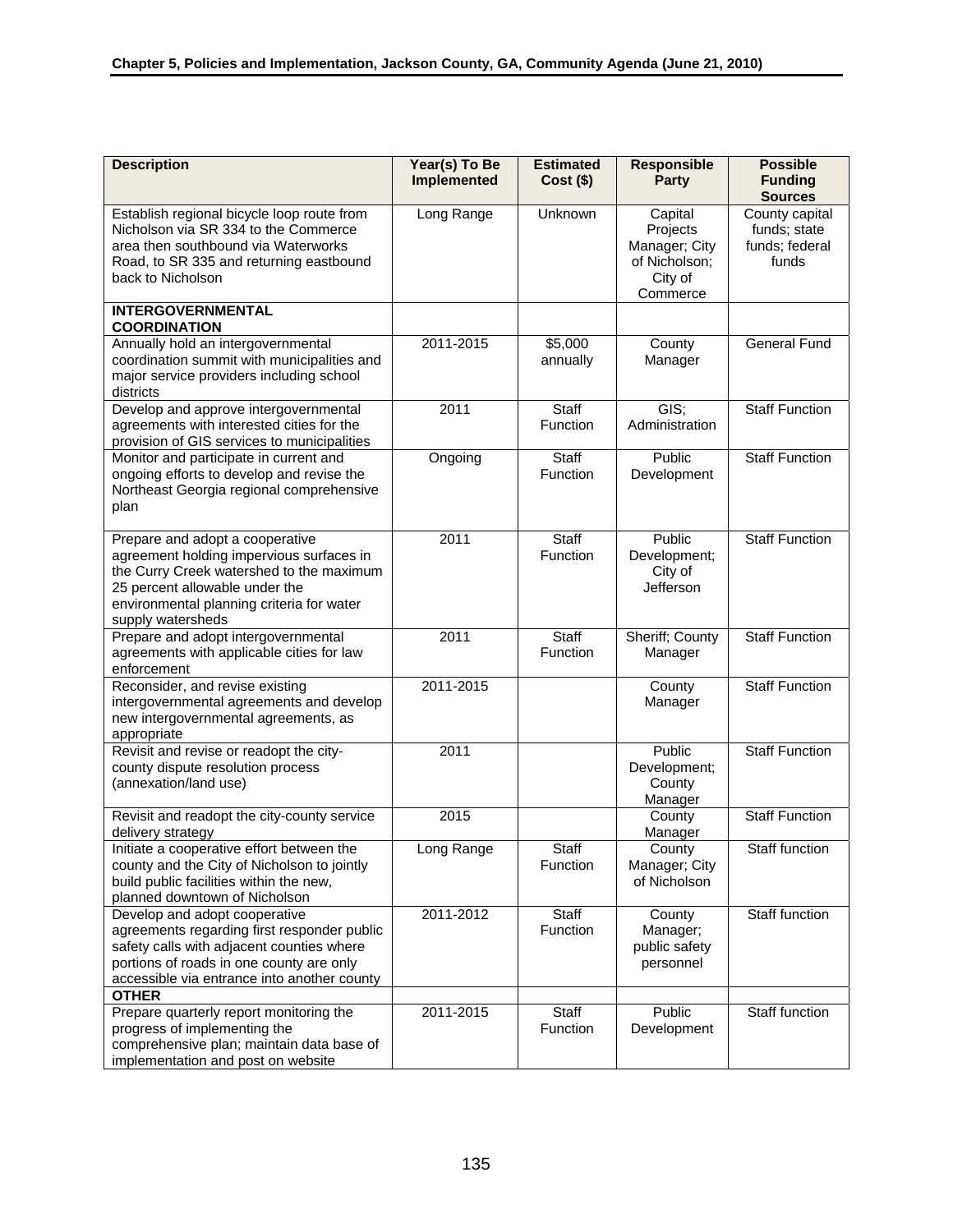# **Table 5.3. Short-Term Work Program Countywide Roadways Plan Jackson County, 2010-2014**

| Proj.<br>No. | Plan<br><b>Element</b> | <b>Work</b><br><b>Item</b> | <b>Description</b>                                                                                                     | <b>Start</b><br>Year | <b>End</b><br>Year | Cost<br>Estimate (x<br>1,000 | Responsible<br>Party                                          | <b>Possible</b><br><b>Funding</b><br><b>Sources</b> |
|--------------|------------------------|----------------------------|------------------------------------------------------------------------------------------------------------------------|----------------------|--------------------|------------------------------|---------------------------------------------------------------|-----------------------------------------------------|
| 001          | <b>TP</b>              | <b>RMP</b>                 | Road Maintenance Program                                                                                               | 2010                 | 2014               | \$475                        | Jackson<br>County                                             | <b>SPLOST</b>                                       |
| 002          | $\overline{TP}$        | <b>SMP</b>                 | Sign Maintenance Program                                                                                               | 2010                 | 2014               | \$75                         | Jackson<br>County                                             | SPLOST                                              |
| 003          | <b>TP</b>              | $\overline{TP}$            | Countywide safety projects within school<br>zones                                                                      | 2010                 | 2014               | \$100                        | Jackson<br>County                                             | <b>SPLOST</b>                                       |
| 004          | <b>TP</b>              | $\overline{TP}$            | New sidewalk installation and pedestrian<br>upgrades                                                                   | 2010                 | 2014               | \$125                        | Jackson<br>County                                             | <b>SPLOST</b>                                       |
| 005          | <b>TP</b>              | <b>TP</b>                  | Interchange Justification Report for SR 60/I-85<br>Interchange.                                                        | 2010                 | 2011               | \$200                        | Jackson<br>County                                             | Local Bond                                          |
| 006          | TP                     | BR                         | Bridge #157-0050-0, Woods Bridge Road over<br>the North Oconee River Structural Evaluation<br>Study                    | 2010                 | 2010               | \$2.5                        | <b>GDOT</b>                                                   | <b>General Federal</b><br>Aid                       |
| 007          | $\overline{TP}$        | <b>BR</b>                  | Bridge #157-5022-0, Galilee Church Road,<br>Right-of-Way Acquisition                                                   | 2010                 | 2011               | \$75                         | Jackson<br>County                                             | <b>SPLOST</b>                                       |
| 008          | <b>TP</b>              | $\overline{TP}$            | Park & Ride Lot Feasibility Study adjacent to<br>SR 53/I-85 Interchange                                                | 2010                 | 2010               | \$15                         | <b>GDOT</b>                                                   | <b>General Federal</b><br>Aid                       |
| 009          | TP                     | BR                         | Engineering and Design for Diamond Hill<br>Church Road over North Oconee River -<br>Deck Replacement                   | 2010                 | 2011               | \$10                         | Jackson<br>County                                             | <b>SPLOST</b>                                       |
| 010          | $\overline{TP}$        | <b>BR</b>                  | Dixon Bridge Road over North Oconee River-<br>Deck Replacement                                                         | 2010                 | 2011               | \$200                        | Jackson<br>County                                             | <b>SPLOST</b>                                       |
| 011          | TP                     | INT                        | Engineering and Design of Intersection<br>Improvements on Gum Springs Church Road<br>at SR 124                         | 2010                 | 2010               | \$82                         | Jackson<br>County                                             | <b>SPLOST</b>                                       |
| 012          | TP                     | BR                         | Bridge #157-5008-0, Sanford Road over<br>Sandy Creek Structural Evaluation Study                                       | 2010                 | 2010               | \$2.5                        | <b>GDOT</b>                                                   | <b>General Federal</b><br>Aid                       |
| 013          | <b>TP</b>              | <b>INT</b>                 | Construction of Intersection Improvement on<br>SR 124 at SR 332 - Signalization                                        | 2010                 | 2010               | \$85                         | Jackson<br>County &<br>GDOT                                   | SPLOST &<br>State Maint.                            |
| 014          | $\overline{\text{TP}}$ | $\overline{INT}$           | Right-of-way acquisition for Intersection<br>Improvements on Gum Springs Church Road<br>at SR 124                      | 2010                 | 2010               | \$50                         | Jackson<br>County                                             | <b>SPLOST</b>                                       |
| 015          | $\overline{\text{TP}}$ | INT                        | Utility Relocations for Intersection<br>Improvements on Gum Springs Church Road<br>at SR 124                           | 2010                 | 2011               | \$100                        | Jackson<br>County                                             | <b>SPLOST</b>                                       |
| 016          | <b>TP</b>              | $\overline{TP}$            | Corridor and Environmental Study for SR<br>60/Sam Freeman Road South Extension to<br>SR 53 including Bill Watkins Road | 2011                 | 2013               | \$150                        | Jackson<br>County and<br>Cities of<br>Braselton &<br>Hoschton | <b>SPLOST</b>                                       |
| 017          | <b>TP</b>              | $\overline{TP}$            | Corridor and Environmental Study for<br><b>Braselton Industrial Parkway Extension</b>                                  | 2011                 | 2013               | \$200                        | Jackson<br>County and<br>City of<br><b>Braselton</b>          | <b>SPLOST</b>                                       |
| 018          | <b>TP</b>              | <b>TRA</b>                 | Concept Design Report for SR 60/I-85<br>Interchange.                                                                   | 2011                 | 2011               | $\sqrt{$120}$                | <b>GDOT</b>                                                   | <b>General Federal</b><br>Aid                       |
| 019          | TP                     | <b>BR</b>                  | Bridge #157-5013-0, Chandler Bridge Road<br>over the North Oconee River Structural<br><b>Evaluation Study</b>          | 2011                 | 2011               | \$2.5                        | <b>GDOT</b>                                                   | <b>General Federal</b><br>Aid                       |
| 020          | <b>TP</b>              | <b>TRA</b>                 | Engineering Design for Park & Ride Lot<br>adjacent to SR 53/I-85 Interchange                                           | 2011                 | 2011               | \$25                         | <b>GDOT</b>                                                   | General Federal<br><u>Aid</u>                       |
| 021          | ТP                     | <b>TP</b>                  | Engineering & Design for Improvements on<br>State Street from Commerce Bypass to US<br>441 Business                    | 2011                 | 2011               | \$50                         | Jackson<br>County &<br>Commerce                               | <b>SPLOST</b>                                       |
| 022          | TP                     | BR                         | Diamond Hill Church Road over North Oconee<br>River - Deck Replacement                                                 | 2011                 | 2012               | \$200                        | Jackson<br>County                                             | <b>SPLOST</b>                                       |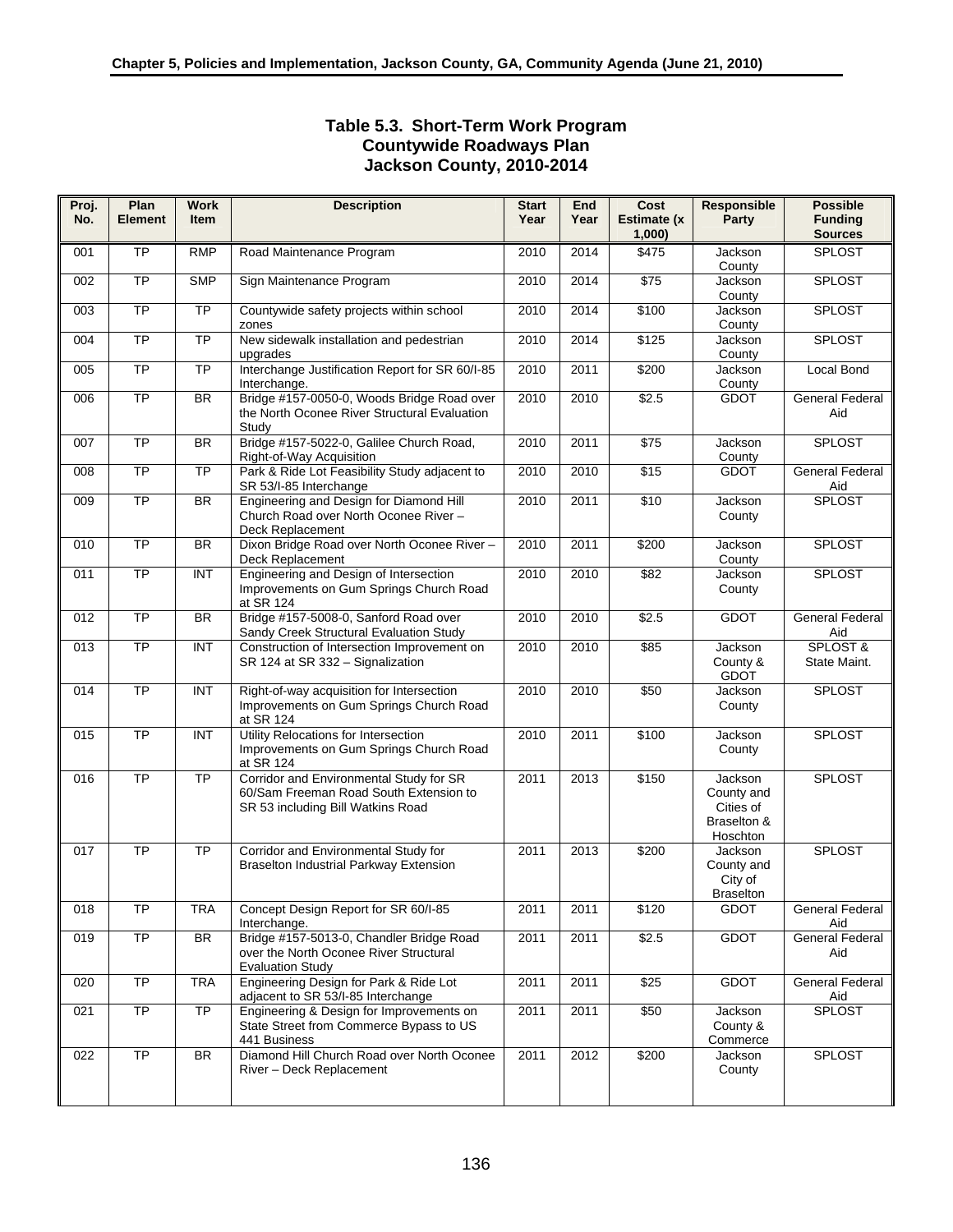| Proj.<br>No. | Plan<br><b>Element</b> | <b>Work</b><br>Item      | <b>Description</b>                                                                                                   | <b>Start</b><br>Year | <b>End</b><br>Year | Cost<br>Estimate (x<br>1,000) | Responsible<br>Party                                                 | <b>Possible</b><br><b>Funding</b><br><b>Sources</b> |
|--------------|------------------------|--------------------------|----------------------------------------------------------------------------------------------------------------------|----------------------|--------------------|-------------------------------|----------------------------------------------------------------------|-----------------------------------------------------|
| 023          | $\overline{TP}$        | <b>TRA</b>               | Right-of-way acquisition for SR 53 road<br>widening from I-85 to SR 211 Hall & Jackson<br>Counties                   | 2011                 | 2011               | \$37,000                      | <b>GDOT</b>                                                          | <b>General Fund</b><br>Aid                          |
| 024          | $\overline{TP}$        | <b>TRA</b>               | Engineering and design of the SR 82 Airport<br>Connector                                                             | 2011                 | 2011               | \$650                         | Jackson<br>County,<br>Jefferson &<br><b>GDOT</b>                     | Local Bond &<br>State Aid                           |
| 025          | <b>TP</b>              | <b>TRA</b>               | Engineering and design of Bana Road,<br>Phases   & II                                                                | 2011                 | 2011               | \$400                         | Jackson<br>County                                                    | Local Bond                                          |
| 026          | <b>TP</b>              | <b>TRA</b>               | Engineering and design of Concord Road<br>Sewer Extension, Phase I                                                   | 2011                 | 2011               | $\sqrt{$75}$                  | Jackson<br>County                                                    | <b>Local Bond</b>                                   |
| 027          | $\overline{TP}$        | $\overline{INT}$         | Construction of Intersection Improvements on<br>Gum Springs Church Road at SR 124                                    | 2011                 | 2011               | \$582                         | Jackson<br>County                                                    | <b>SPLOST</b>                                       |
| 028          | <b>TP</b>              | <b>TP</b>                | Corridor and Environmental Study for<br><b>Braselton to Arcade Connectivity</b><br>Improvements                      | 2012                 | 2012               | \$85                          | Jackson<br>County and<br>Cities of<br><b>Braselton</b><br>and Arcade | <b>SPLOST</b>                                       |
| 029          | $\overline{TP}$        | <b>TRA</b>               | Environmental Study and Engineering Design<br>for SR 60/I-85 Interchange.                                            | 2012                 | 2014               | \$1,080                       | <b>GDOT</b>                                                          | <b>General Federal</b><br>Aid                       |
| 030          | $\overline{TP}$        | $\overline{\mathsf{BR}}$ | Bridge #157-5037-0, Old Pendergrass Road<br>over the Middle Oconee River Structural<br><b>Evaluation Study</b>       | 2012                 | 2012               | \$2.5                         | <b>GDOT</b>                                                          | <b>General Federal</b><br>Aid                       |
| 031          | TP                     | <b>TRA</b>               | Right-of-Way Acquisition of 2 acres for Park &<br>Ride Lot adjacent to SR 53/I-85 Interchange                        | 2012                 | 2012               | \$150                         | <b>GDOT</b>                                                          | <b>General Federal</b><br>Aid                       |
| 032          | $\overline{TP}$        | $\overline{TP}$          | Right-of-way acquisition for Improvements on<br>State Street from Commerce Bypass to US<br>441 Business              | 2012                 | $\frac{1}{2013}$   | \$250                         | Jackson<br>County &<br>Commerce                                      | <b>SPLOST</b>                                       |
| 033          | $\overline{TP}$        | INT                      | Engineering and Design of Intersection<br>Improvement on Gum Springs Church Road<br>at Gum Springs Elementary School | 2012                 | 2012               | \$35                          | Jackson<br>County                                                    | <b>SPLOST</b>                                       |
| 034          | <b>TP</b>              | INT                      | Engineering and Design for Intersection<br>Improvement on Gum Springs Church Road<br>at Jackson Trail                | 2012                 | 2012               | \$50                          | Jackson<br>County                                                    | <b>SPLOST</b>                                       |
| 035          | $\overline{TP}$        | INT                      | Right-of-way acquisition for Intersection<br>Improvement on Gum Springs Church Road<br>at Jackson Trail              | 2012                 | 2012               | \$50                          | Jackson<br>County                                                    | <b>SPLOST</b>                                       |
| 036          | $\overline{TP}$        | INT                      | Engineering and design of Intersection<br>Improvement on Old State Road at Pond Fork<br>Church                       | 2012                 | 2013               | \$20                          | Jackson<br>County                                                    | <b>SPLOST</b>                                       |
| 037          | $\overline{TP}$        | INT                      | Construction of Intersection Improvement on<br>Old State Road at Pond Fork Church                                    | 2012                 | 2013               | \$200                         | Jackson<br>County                                                    | <b>SPLOST</b>                                       |
| 038          | <b>TP</b>              | <b>TRA</b>               | Right-of-way acquisition for the SR 82 Airport<br>Connector                                                          | 2012                 | 2012               | \$250                         | Jackson<br>County,<br>Jefferson &<br><b>GDOT</b>                     | Local Bond &<br>State Aid                           |
| 039          | $\overline{TP}$        | <b>TRA</b>               | Right-of-way acquisition for Bana Road,<br>Phases I & II                                                             | 2012                 | 2012               | \$250                         | Jackson<br>County                                                    | Local Bond                                          |
| 040          | TP                     | <b>TRA</b>               | Construction of Bana Road, Phases I & II                                                                             | 2012                 | 2014               | \$5,101                       | Jackson<br>County                                                    | Local Bond                                          |
| 041          | TP                     | <b>TRA</b>               | Concord Road Sewer Extension, Phase I                                                                                | 2012                 | 2012               | \$1,225                       | Jackson<br>County                                                    | Local Bond                                          |
| 042          | $\overline{TP}$        | <b>TRA</b>               | <b>Braselton to Arcade Connectivity</b><br>Improvements Engineering and Construction                                 | 2013                 | 2013               | \$6,052                       | Jackson<br>County and<br>Cities of<br><b>Braselton</b><br>and Arcade | <b>SPLOST</b>                                       |
| 043          | <b>TP</b>              | <b>TRA</b>               | I-85 widening from 4 lanes to 6 lanes from SR<br>211 in Barrow County to SR 53 in Jackson<br>County                  | 2013                 | 2015               | \$15,170                      | <b>GDOT</b>                                                          | General Federal<br>Aid (2008-2013)                  |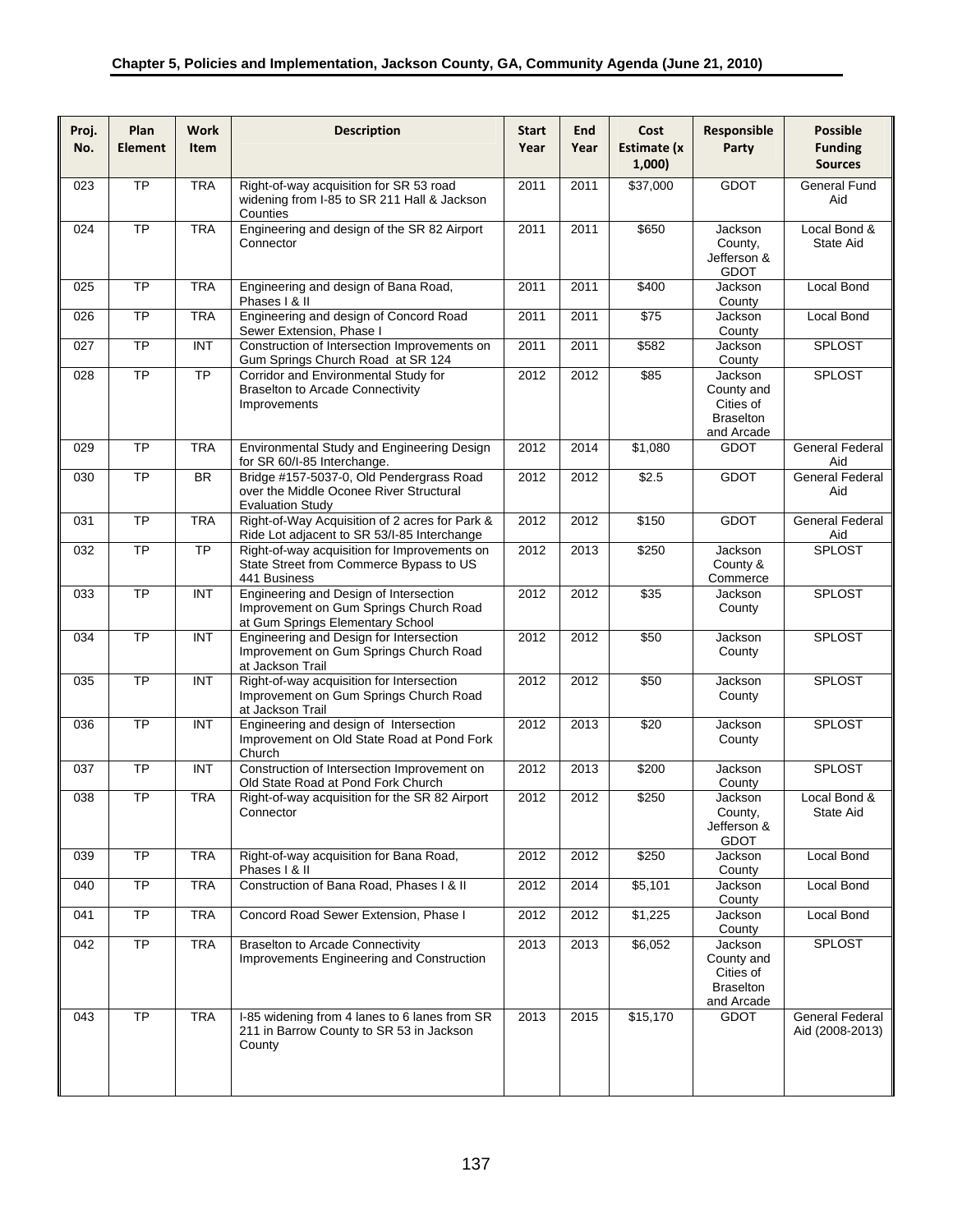| Proj.<br>No. | Plan<br><b>Element</b> | <b>Work</b><br>Item | <b>Description</b>                                                                                                                                                                                                                                                                 | <b>Start</b><br>Year | End<br>Year | Cost<br>Estimate (x<br>1,000 | Responsible<br>Party                                                      | <b>Possible</b><br><b>Funding</b><br><b>Sources</b> |
|--------------|------------------------|---------------------|------------------------------------------------------------------------------------------------------------------------------------------------------------------------------------------------------------------------------------------------------------------------------------|----------------------|-------------|------------------------------|---------------------------------------------------------------------------|-----------------------------------------------------|
| 044          | $\overline{TP}$        | TP                  | Corridor and Environmental Study for B.<br>Wilson Road Extension Improvements utilizing<br>existing routes and new location roadways                                                                                                                                               | 2013                 | 2015        | \$100                        | Jackson<br>County &<br>City of<br>Commerce                                | <b>SPLOST</b>                                       |
| 045          | <b>TP</b>              | <b>BR</b>           | Construction of Bridge #157-5059-0, Whites<br>Bottom Road over Walnut Creek Bridge<br>Replacement                                                                                                                                                                                  | 2013                 | 2013        | \$1,500                      | <b>GDOT</b>                                                               | <b>General Federal</b><br>Aid                       |
| 046          | <b>TP</b>              | <b>TRA</b>          | Construction of Park & Ride Lot Phase I with<br>100 spaces adjacent to SR 53/I-85<br>Interchange                                                                                                                                                                                   | 2013                 | 2013        | \$250                        | <b>GDOT</b>                                                               | <b>General Federal</b><br>Aid                       |
| 047          | <b>TP</b>              | <b>TP</b>           | Review Unified Development Code to amend<br>regulations to implement Policies 1.7, 2.5, 2.6,<br>2.7 and 2.8, 2.9, 2.10, 2.11, 2.13, 2.16, 2.17,<br>2.18, 3.5, 3.6, 3.7, 3.9, 3.12, 3.15, 4.1, 4.2,<br>5.3, 5.4, and prepare and adopt an Ordinance<br>for implementing amendments. | 2013                 | 2013        | $\sqrt{$75}$                 | Jackson<br>County                                                         | <b>SPLOST</b>                                       |
| 048          | $\overline{TP}$        | $\overline{TP}$     | Prepare corridor map and its implementation<br>provision in Unified Development Code and its<br>implementing ordinance for adoption by Board<br>of Commissioners.                                                                                                                  | 2013                 | 2013        | $\sqrt{$15}$                 | Jackson<br>County                                                         | <b>SPLOST</b>                                       |
| 049          | $\overline{TP}$        | <b>TP</b>           | Amend the existing Service Delivery System<br>Agreements to address Policies 2.19, 3.14,<br>3.16, 4.3, 6.7,                                                                                                                                                                        | 2013                 | 2013        | \$10                         | Jackson<br>County                                                         | SPLOST                                              |
| 050          | $\overline{TP}$        | <b>TRA</b>          | Concept Design Report, Engineering and<br>Construction of SR 60/Sam Freeman Road<br>Extension to SR 53 including Bill Watkins<br>Road                                                                                                                                              | 2013                 | 2017        | \$13,098                     | Jackson<br>County and<br>Cities of<br><b>Braselton</b><br>and<br>Hoschton | <b>SPLOST</b>                                       |
| 051          | $\overline{TP}$        | INT                 | Construction of Intersection Improvement on<br>Gum Springs Church Road at Gum Springs<br>Elementary School                                                                                                                                                                         | 2013                 | 2014        | \$400                        | Jackson<br>County                                                         | <b>SPLOST</b>                                       |
| 052          | $\overline{TP}$        | INT                 | Construction of Intersection Improvement on<br>Gum Springs Church Road at Jackson Trail                                                                                                                                                                                            | 2013                 | 2013        | \$650                        | Jackson<br>County                                                         | <b>SPLOST</b>                                       |
| 053          | <b>TP</b>              | <b>INT</b>          | Engineering and design of intersection<br>improvements on SR 82 at County Farm Road                                                                                                                                                                                                | 2013                 | 2013        | \$100                        | Jackson<br>County                                                         | SPLOST &<br>State Aid                               |
| 054          | $\overline{TP}$        | <b>INT</b>          | Engineering and design of Intersection<br>Improvements on Thompson Mill Road<br>(Jessie Cronic Road) at New Liberty Church<br>Road                                                                                                                                                 | 2013                 | 2013        | \$60                         | Jackson<br>County &<br><b>Braselton</b>                                   | <b>SPLOST</b>                                       |
| 055          | $\overline{TP}$        | <b>TRA</b>          | Construction of the SR 82 Airport Connector                                                                                                                                                                                                                                        | 2013                 | 2013        | \$9,501                      | Jackson<br>County,<br>Jefferson &<br>GDOT                                 | Local Bond &<br>State Aid                           |
| 056          | <b>TP</b>              | <b>BR</b>           | Bridge #157-5046-0, Deadwyler Road over<br>the North Oconee River Structural Evaluation<br>Study                                                                                                                                                                                   | 2013                 | 2013        | \$2.5                        | <b>GDOT</b>                                                               | General Federal<br>Aid                              |
| 057          | <b>TP</b>              | <b>TRA</b>          | Right-of-way acquisition for SR 60/Sam<br>Freeman Road Extension to SR 53 including<br><b>Bill Watkins Road</b>                                                                                                                                                                    | 2014                 | 2015        | \$13,098                     | Jackson<br>County and<br>Cities of<br><b>Braselton</b><br>and<br>Hoschton | <b>SPLOST</b>                                       |
| 058          | <b>TP</b>              | TP                  | Park & Ride Lot Feasibility Study adjacent to<br>US 129/I-85 Interchange                                                                                                                                                                                                           | 2014                 | 2014        | \$15                         | <b>GDOT</b>                                                               | General Federal<br>Aid                              |
| 059          | TP                     | <b>INT</b>          | Engineering and design for intersection<br>improvements on SR 53 at 3 locations:<br>Jefferson Street, Peachtree Road, & Broad<br><b>Street</b>                                                                                                                                     | 2014                 | 2016        | \$250                        | Jackson<br>County &<br>Hoschton                                           | SPLOST &<br>State Aid                               |
| 060          | <b>TP</b>              | <b>INT</b>          | Right-of-way acquisition for intersection<br>improvements on SR 53 at 3 locations:<br>Jefferson Street, Peachtree Road, & Broad<br>Street                                                                                                                                          | 2014                 | 2016        | \$195                        | Jackson<br>County &<br>Hoschton                                           | SPLOST &<br>State Aid                               |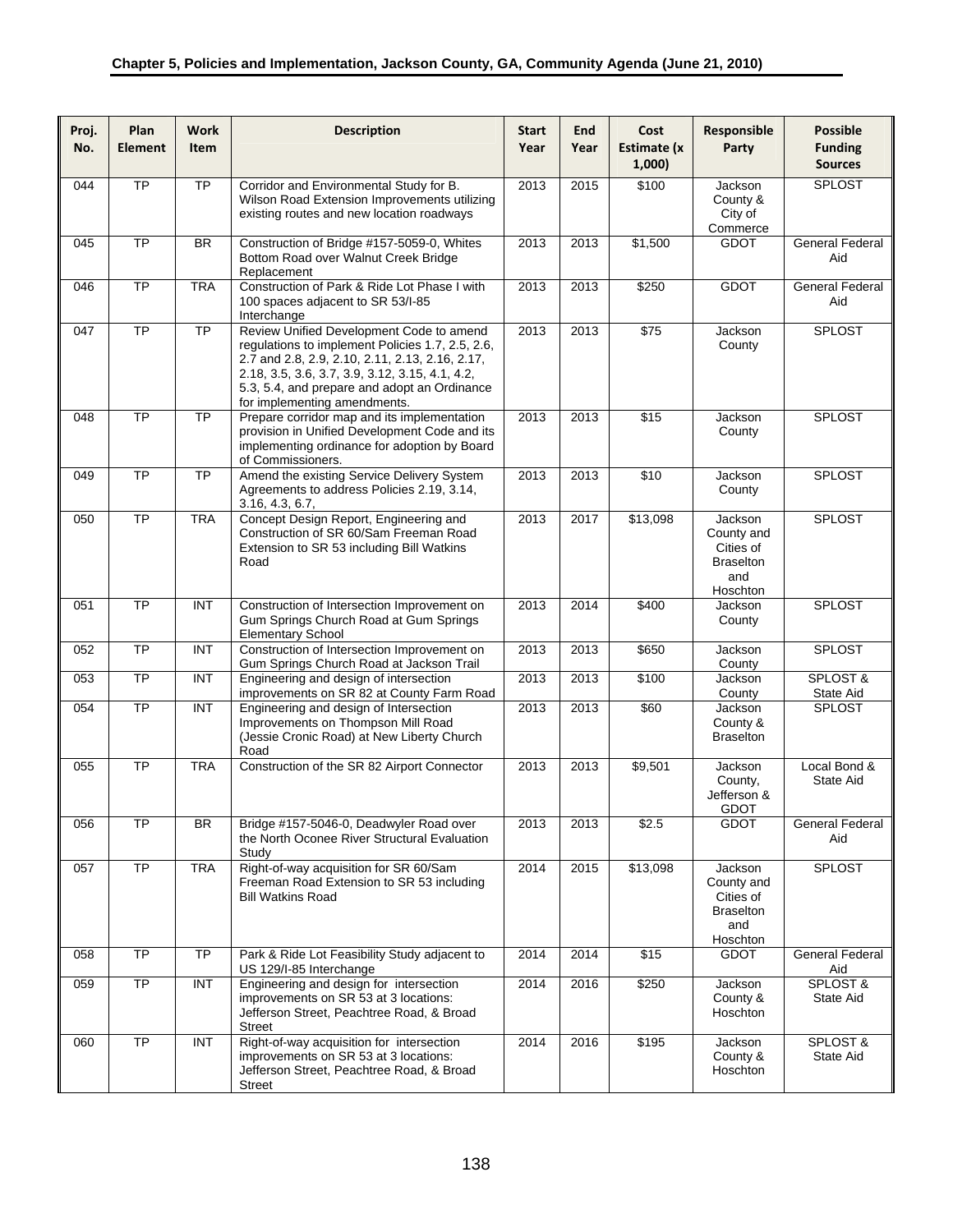| Proj.<br>No. | Plan<br><b>Element</b> | <b>Work</b><br><b>Item</b> | <b>Description</b>                                                                                                                    | <b>Start</b><br>Year | <b>End</b><br>Year | Cost<br>Estimate (x<br>1,000 | Responsible<br>Party                    | <b>Possible</b><br><b>Funding</b><br><b>Sources</b> |
|--------------|------------------------|----------------------------|---------------------------------------------------------------------------------------------------------------------------------------|----------------------|--------------------|------------------------------|-----------------------------------------|-----------------------------------------------------|
| 061          | <b>TP</b>              | <b>INT</b>                 | Construction of intersection improvements on<br>SR 53 at 3 locations: Jefferson Street.<br>Peachtree Road, & Broad Street             | 2014                 | 2016               | \$1,000                      | Jackson<br>County &<br>Hoschton         | SPLOST &<br>State Aid                               |
| 062          | <b>TP</b>              | <b>TP</b>                  | Construction of Improvements on State Street<br>from Commerce Bypass to US 441 Business                                               | 2014                 | 2016               | \$600                        | Jackson<br>County &<br>Commerce         | <b>SPLOST</b>                                       |
| 063          | $\overline{TP}$        | <b>TRA</b>                 | Construction of SR 53 road widening from I-85<br>to SR 211 Hall & Jackson Counties                                                    | 2014                 | 2014               | \$30,000                     | <b>GDOT</b>                             | <b>General Fund</b><br>Aid                          |
| 064          | $\overline{TP}$        | <b>INT</b>                 | Right-of-way acquisition for intersection<br>improvements on SR 82 at County Farm Road                                                | 2014                 | 2014               | \$50                         | Jackson<br>County                       | SPLOST &<br>State Aid                               |
| 065          | <b>TP</b>              | $\overline{INT}$           | Right-of-way acquisition for Intersection<br>Improvements on Thompson Mill Road<br>(Jessie Cronic Road) at New Liberty Church<br>Road | 2014                 | 2014               | \$50                         | Jackson<br>County &<br><b>Braselton</b> | <b>SPLOST</b>                                       |
| 066          | $\overline{TP}$        | $\overline{INT}$           | Engineering and design of Intersection<br>Improvement on Hoods Mill at Waterworks<br>Road                                             | 2014                 | 2016               | \$65                         | Jackson<br>County                       | <b>SPLOST</b>                                       |
| 067          | $\overline{TP}$        | <b>INT</b>                 | Right-of-way acquisition for Intersection<br>Improvement on Hoods Mill at Waterworks<br>Road                                          | 2014                 | 2016               | \$50                         | Jackson<br>County                       | <b>SPLOST</b>                                       |
| 068          | <b>TP</b>              | $\overline{INT}$           | Construction of Intersection Improvement on<br>Hoods Mill at Waterworks Road                                                          | 2014                 | 2016               | \$850                        | Jackson<br>County                       | <b>SPLOST</b>                                       |
| 069          | $\overline{TP}$        | <b>TRA</b>                 | Engineering and design of Concord Road<br>Extension, Phase II                                                                         | 2014                 | 2014               | \$750                        | Jackson<br>County                       | Local Bond                                          |
| 070          | <b>TP</b>              | $\overline{BR}$            | Bridge #157-5068-0, Kissam Road over Curry<br><b>Creek Structural Evaluation Study</b>                                                | 2014                 | 2014               | \$2.5                        | <b>GDOT</b>                             | General Federal<br>Aid                              |
| 071          | $\overline{TP}$        | <b>INT</b>                 | Construction of intersection improvements on<br>SR 82 at County Farm Road                                                             | 2015                 | 2015               | \$975                        | Jackson<br>County                       | <b>SPLOST &amp;</b><br>State Aid                    |
| 072          | <b>TP</b>              | <b>INT</b>                 | Construction of Intersection Improvements on<br>Thompson Mill Road (Jessie Cronic Road) at<br>New Liberty Church Road                 | 2015                 | 2015               | $\overline{$}973$            | Jackson<br>County &<br><b>Braselton</b> | <b>SPLOST</b>                                       |
| 073          | $\overline{TP}$        | <b>TRA</b>                 | Right-of-way acquisition for Concord Road<br>Extension, Phase II                                                                      | 2015                 | 2015               | \$3,000                      | Jackson<br>County                       | Local Bond                                          |
|              |                        |                            | <b>TOTAL</b>                                                                                                                          |                      |                    | \$148,707.0                  |                                         |                                                     |

Notes: RMP represents Road Maintenance Program, SMP represents Sign Maintenance Program, TP represents Transportation Planning, TRA represents Transportation Network, BR represents Bridges, and INT represents Intersection Improvements.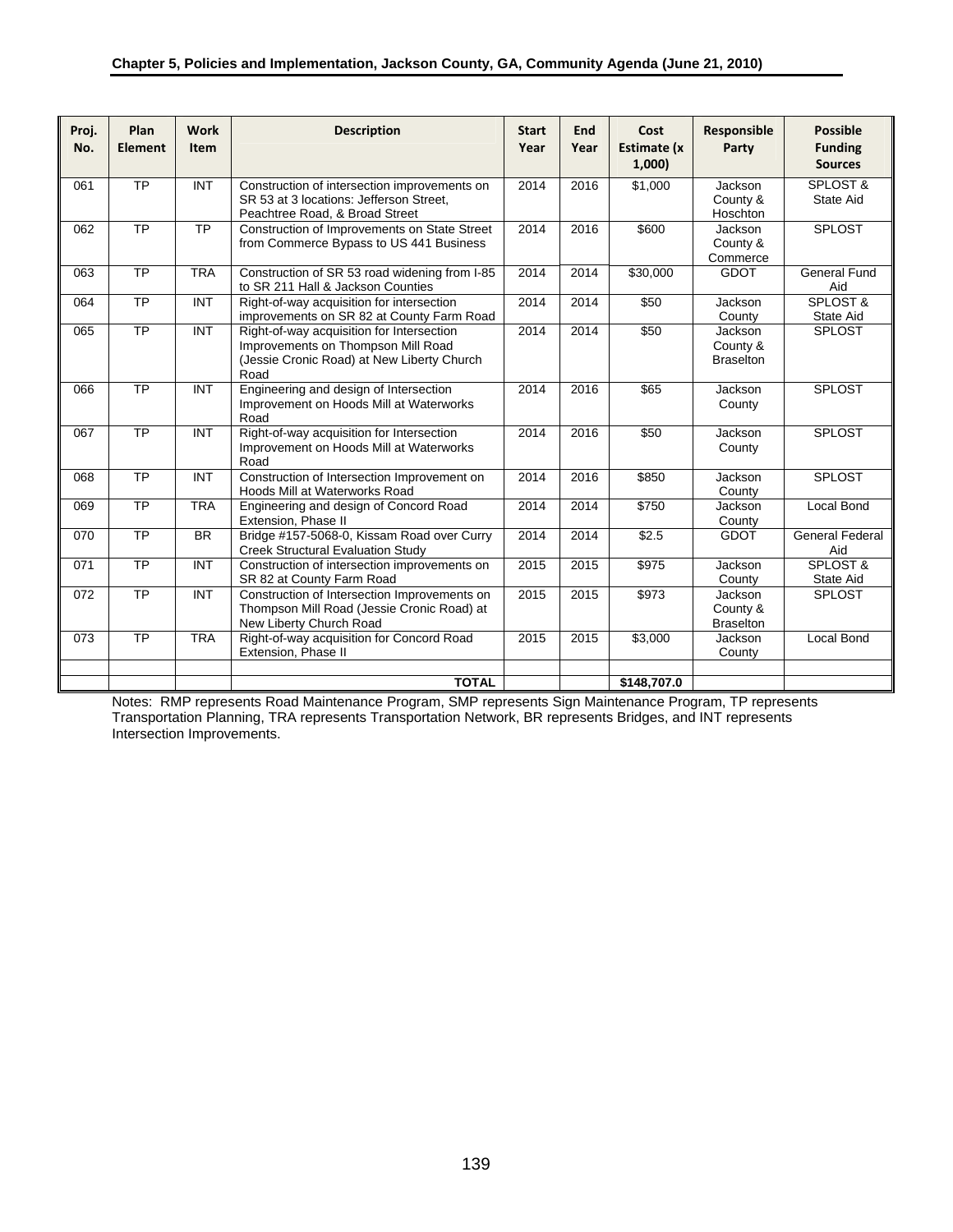## **Table 5.4. Long-Term Work Program Countywide Roadways Plan Jackson County, 2015-2028**

| Proj. | Plan            | <b>Work</b><br><b>Item</b> | <b>Description</b>                                                                                                         | <b>Start</b> | End  | Cost                 | <b>Responsible</b>                                   | <b>Possible</b>                  |
|-------|-----------------|----------------------------|----------------------------------------------------------------------------------------------------------------------------|--------------|------|----------------------|------------------------------------------------------|----------------------------------|
| No.   | <b>Element</b>  |                            |                                                                                                                            | Year         | Year | Estimate (x<br>1,000 | Party                                                | <b>Funding</b><br><b>Sources</b> |
| 001   | $\overline{TP}$ | <b>RMP</b>                 | Road Maintenance Program                                                                                                   | 2015         | 2028 | \$7,000              | Jackson<br>County                                    | <b>SPLOST</b>                    |
| 002   | <b>TP</b>       | <b>SMP</b>                 | Sign Maintenance Program                                                                                                   | 2015         | 2028 | \$1,204              | Jackson<br>County                                    | <b>SPLOST</b>                    |
| 003   | <b>TP</b>       | <b>TP</b>                  | Countywide safety projects within school zones                                                                             | 2015         | 2028 | \$280                | Jackson<br>County                                    | <b>SPLOST</b>                    |
| 004   | $\overline{TP}$ | $\overline{TP}$            | New sidewalk installation and pedestrian upgrades                                                                          | 2015         | 2028 | \$350                | Jackson<br>County                                    | <b>SPLOST</b>                    |
| 005   | $\overline{TP}$ | <b>TRA</b>                 | Right-of-Way Acquisition for SR 60/I-85 Interchange.                                                                       | 2015         | 2017 | \$2,400              | <b>GDOT</b>                                          | <b>General Federal</b><br>Aid    |
| 006   | $\overline{TP}$ | <b>TRA</b>                 | Engineering and design of Possum Creek Road<br>Connector Improvement and Bridge Replacement<br>over Holder's Creek Project | 2015         | 2015 | \$120                | Jackson<br>County                                    | SPLOST                           |
| 007   | <b>TP</b>       | <b>BR</b>                  | Bridge #157-0017-0, SR 82 Spur crossing I-85<br><b>Structural Evaluation Study</b>                                         | 2015         | 2015 | \$2.5                | <b>GDOT</b>                                          | <b>General Federal</b><br>Aid    |
| 008   | TP              | <b>BR</b>                  | Bridge #157-0018-0, SR 82 Spur over the North<br>Oconee River Structural Evaluation Study                                  | 2015         | 2015 | \$2.5                | <b>GDOT</b>                                          | <b>General Federal</b><br>Aid    |
| 009   | $\overline{TP}$ | <b>BR</b>                  | Bridge #157-0022-0, Plainview Road crossing I-85<br><b>Structural Evaluation Study</b>                                     | 2015         | 2015 | \$2.5                | <b>GDOT</b>                                          | <b>General Federal</b><br>Aid    |
| 010   | $\overline{TP}$ | BR                         | Bridge #157-0023-0, Ethridge Road over the Middle<br>Oconee River Structural Evaluation Study                              | 2015         | 2015 | \$2.5                | <b>GDOT</b>                                          | <b>General Federal</b><br>Aid    |
| 011   | $\overline{TP}$ | BR                         | Bridge #157-0030-0, SR 334 over Sandy Creek<br><b>Structural Evaluation Study</b>                                          | 2015         | 2015 | \$2.5                | <b>GDOT</b>                                          | <b>General Federal</b><br>Aid    |
| 012   | $\overline{TP}$ | <b>BR</b>                  | Bridge #157-0051-0, Wayne Poultry Road over Allen<br><b>Creek Structural Evaluation Study</b>                              | 2015         | 2015 | \$2.5                | <b>GDOT</b>                                          | General Federal<br>Aid           |
| 013   | $\overline{TP}$ | <b>BR</b>                  | Bridge #157-0052-0, Wayne Poultry Road over<br>Pond Fork Creek Structural Evaluation Study                                 | 2015         | 2015 | \$2.5                | <b>GDOT</b>                                          | <b>General Federal</b><br>Aid    |
| 014   | TP              | <b>TRA</b>                 | Engineering Design for Park & Ride Lot adjacent to<br>US 129/I-85 Interchange                                              | 2015         | 2015 | $\sqrt{$25}$         | <b>GDOT</b>                                          | General Federal<br>Aid           |
| 015   | $\overline{TP}$ | $\overline{TP}$            | Prepare Bicycle/Pedestrian Plan and adopted by<br>Board of Commissioners (Policy 1.6)                                      | 2015         | 2015 | \$60                 | Jackson<br>County                                    | <b>SPLOST</b>                    |
| 016   | $\overline{TP}$ | $\overline{TP}$            | Prepare and adopt an Emergency Evacuation Plan<br>(Policy 2.3)                                                             | 2015         | 2015 | \$35                 | Jackson<br>County                                    | <b>SPLOST</b>                    |
| 017   | TP              | <b>TRA</b>                 | Construction of Concord Road Extension, Phase II                                                                           | 2016         | 2016 | \$15,411             | Jackson<br>County                                    | <b>Local Bond</b>                |
| 018   | TP              | <b>TRA</b>                 | Construction of Possum Creek Road Connector<br>Improvement and Bridge Replacement over Holder's<br><b>Creek Project</b>    | 2016         | 2016 | \$1,500              | Jackson<br>County                                    | <b>SPLOST</b>                    |
| 019   | $\overline{TP}$ | $\overline{TP}$            | <b>Construction of Airport Sewer Extension</b>                                                                             | 2016         | 2016 | \$500                | Jackson<br>County                                    | <b>Local Bond</b>                |
| 020   | $\overline{TP}$ | TP                         | Engineering and design of Hospital Road<br>Connection to US 441                                                            | 2016         | 2016 | \$40                 | Jackson<br>County                                    | Local Bond                       |
| 021   | TP              | <b>TRA</b>                 | Right-of-Way Acquisition of 2 acres for Park & Ride<br>Lot adjacent to US 129/I-85 Interchange                             | 2016         | 2016 | \$150                | <b>GDOT</b>                                          | <b>General Federal</b><br>Aid    |
| 022   | TP              | $\overline{TP}$            | Corridor and Environmental Study for Jefferson East<br>By-pass                                                             | 2016         | 2018 | \$250                | Jackson<br>County and<br>City of<br>Jefferson        | <b>SPLOST</b>                    |
| 023   | TP              | <b>TP</b>                  | Construction of Hospital Road Connection to US 441                                                                         | 2017         | 2017 | \$542                | Jackson<br>County                                    | Local Bond                       |
| 024   | TP              | <b>TRA</b>                 | Construction of Park & Ride Lot Phase I with 100<br>spaces adjacent to US 129/I-85 Interchange                             | 2017         | 2017 | \$250                | <b>GDOT</b>                                          | <b>General Federal</b><br>Aid    |
| 025   | TP              | <b>TP</b>                  | Corridor and Environmental Study for Braselton to<br>Pendergrass Connectivity Improvements                                 | 2017         | 2018 | \$160                | Jackson<br>County and<br>City of<br><b>Braselton</b> | <b>SPLOST</b>                    |
| 026   | $\overline{TP}$ | TP                         | Installation of Steve Reynolds Industrial Boulevard<br>Signal                                                              | 2018         | 2018 | \$80                 | Jackson<br>County                                    | Local Bond                       |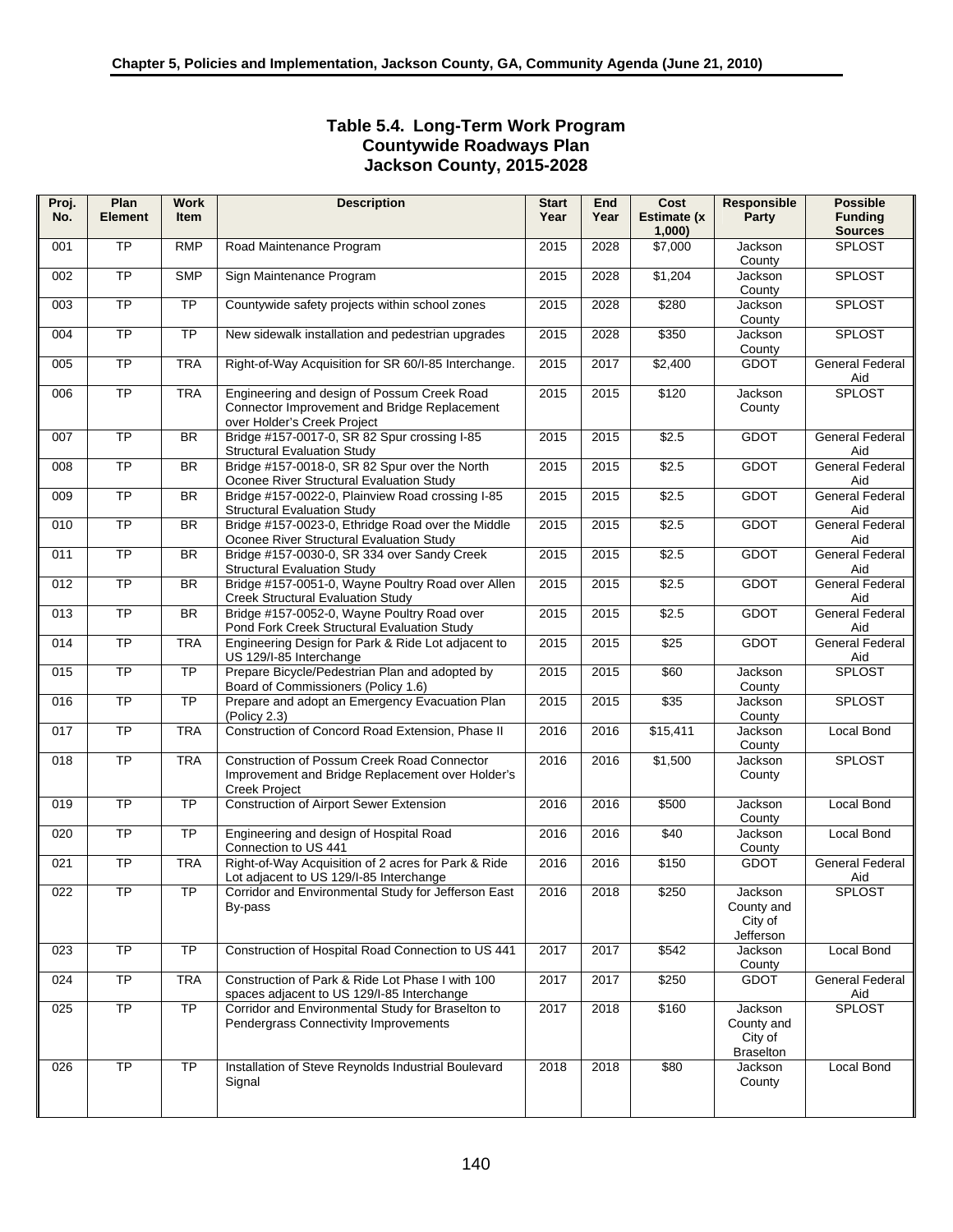| Proj.<br>No. | Plan<br><b>Element</b> | <b>Work</b><br><b>Item</b> | <b>Description</b>                                                                                                      | <b>Start</b><br>Year | End<br>Year | Cost<br><b>Estimate (x</b><br>1,000 | Responsible<br>Party                                                              | <b>Possible</b><br><b>Funding</b><br><b>Sources</b> |
|--------------|------------------------|----------------------------|-------------------------------------------------------------------------------------------------------------------------|----------------------|-------------|-------------------------------------|-----------------------------------------------------------------------------------|-----------------------------------------------------|
| 027          | $\overline{TP}$        | $\overline{TP}$            | Engineering and design of Commerce Retail<br><b>Boulevard</b>                                                           | 2018                 | 2018        | \$500                               | Jackson<br>County                                                                 | Local Bond                                          |
| 028          | $\overline{TP}$        | <b>TRA</b>                 | Construction of SR 60 Interchange at I-85                                                                               | 2018                 | 2020        | \$16,292                            | <b>GDOT</b>                                                                       | <b>General Federal</b><br>Aid                       |
| 029          | <b>TP</b>              | <b>TRA</b>                 | I-85 widening from 4 lanes to 6 lanes from SR 53 to<br><b>US 129.</b>                                                   | 2018                 | 2020        | \$52,374                            | <b>GDOT</b>                                                                       | <b>General Federal</b><br>Aid (2013-2018)           |
| 030          | <b>TP</b>              | <b>TRA</b>                 | Braselton Industrial Parkway Extension Engineering<br>and Construction                                                  | 2018                 | 2022        | \$27,682                            | Jackson<br>County and<br>City of<br><b>Braselton</b>                              | <b>SPLOST</b>                                       |
| 031          | $\overline{TP}$        | <b>TP</b>                  | Park & Ride Lot Feasibility Study adjacent to US<br>98/I-85 Interchange                                                 | 2018                 | 2018        | \$15                                | <b>GDOT</b>                                                                       | <b>General Federal</b><br>Aid                       |
| 032          | TP                     | $\overline{TP}$            | Corridor and Environmental Study for<br>Braselton/Hoschton to Maysville Connectivity<br>Improvements                    | 2018                 | 2020        | \$175                               | Jackson<br>County and<br>Cities of<br>Braselton,<br>Hoschton,<br>and<br>Maysville | <b>SPLOST</b>                                       |
| 033          | $\overline{TP}$        | <b>TP</b>                  | Corridor and Environmental Study for Braselton to<br><b>Talmo Connectivity Improvements</b>                             | 2018                 | 2020        | \$85                                | Jackson<br>County and<br>Cities of<br><b>Braselton</b><br>and Talmo               | <b>SPLOST</b>                                       |
| 034          | $\overline{TP}$        | $\overline{TP}$            | Right-of-way acquisition for Commerce Retail<br><b>Boulevard</b>                                                        | 2019                 | 2019        | \$500                               | Jackson<br>County                                                                 | Local Bond                                          |
| 035          | $\overline{TP}$        | <b>TRA</b>                 | Engineering Design for Park & Ride Lot adjacent to<br>US 98/I-85 Interchange                                            | 2019                 | 2019        | \$25                                | <b>GDOT</b>                                                                       | <b>General Federal</b><br>Aid                       |
| 036          | $\overline{TP}$        | TP                         | Prepare Countywide Transportation Plan Update<br>(Policy 1.1)                                                           | 2019                 | 2020        | \$250                               | Jackson<br>County                                                                 | <b>SPLOST</b>                                       |
| 037          | TP                     | <b>TRA</b>                 | Jefferson East By-pass, Concept Design Report,<br><b>Engineering and Construction</b>                                   | 2019                 | 2023        | \$13,098                            | Jackson<br>County and<br>City of<br>Jefferson                                     | <b>SPLOST</b>                                       |
| 038          | $\overline{TP}$        | <b>TRA</b>                 | <b>Braselton to Pendergrass Connectivity</b><br>Improvements Engineering and Construction                               | 2019                 | 2023        | $\frac{1}{1}$ \$9,791               | Jackson<br>County and<br>City of<br><b>Braselton</b>                              | SPLOST                                              |
| 039          | $\overline{TP}$        | $\overline{TP}$            | <b>Construction of Commerce Retail Boulevard</b>                                                                        | 2020                 | 2020        | \$9,048                             | Jackson<br>County                                                                 | <b>Local Bond</b>                                   |
| 040          | $\overline{TP}$        | <b>BR</b>                  | Bridge #157-0008-0, US 129 over Allen Creek<br><b>Structural Evaluation Study</b>                                       | 2020                 | 2020        | \$2.5                               | <b>GDOT</b>                                                                       | <b>General Federal</b><br>Aid                       |
| 041          | $\overline{TP}$        | <b>BR</b>                  | Bridge #157-0009-0, SR 15 Alternate/SR 82 over<br>Curry Creek Structural Evaluation Study                               | 2020                 | 2020        | \$2.5                               | <b>GDOT</b>                                                                       | <b>General Federal</b><br>Aid                       |
| 042          | <b>TP</b>              | BR                         | Bridge #157-0011-0, SR 15 Alternate over the North<br>Oconee River Structural Evaluation Study                          | 2020                 | 2020        | \$2.5                               | <b>GDOT</b>                                                                       | General Federal<br>Aid                              |
| 043          | TP                     | <b>BR</b>                  | Bridge #157-0015-0, SR 60 over Walnut Creek<br><b>Structural Evaluation Study</b>                                       | 2020                 | 2020        | \$2.5                               | <b>GDOT</b>                                                                       | General Federal<br>Aid                              |
| 044          | TP                     | <b>BR</b>                  | Bridge #157-0028-0, SR 332 over the Walnut Creek<br>overflow Structural Evaluation Study                                | 2020                 | 2020        | \$2.5                               | <b>GDOT</b>                                                                       | General Federal<br>Aid                              |
| 045          | TP                     | <b>BR</b>                  | Bridge #157-0029-0, SR 332 over Walnut Creek<br><b>Structural Evaluation Study</b>                                      | 2020                 | 2020        | \$2.5                               | <b>GDOT</b>                                                                       | General Federal<br>Aid                              |
| 046          | TP                     | BR.                        | Bridge #157-0053-0, New Kings Bridge Road over<br>the North Oconee River Structural Evaluation Study                    | 2020                 | 2020        | \$2.5                               | <b>GDOT</b>                                                                       | <b>General Federal</b><br>Aid                       |
| 047          | TP                     | BR                         | Bridge #157-5044-0, Chandler Cemetery Road over<br>the North Oconee River Structural Evaluation Study                   | 2020                 | 2020        | \$2.5                               | <b>GDOT</b>                                                                       | <b>General Federal</b><br>Aid                       |
| 048          | <b>TP</b>              | <b>BR</b>                  | Bridge #157-5066-0, New Cut Road over Walnut<br><b>Creek Structural Evaluation Study</b>                                | 2020                 | 2020        | \$2.5                               | <b>GDOT</b>                                                                       | <b>General Federal</b><br>Aid                       |
| 049          | TP                     | <b>TRA</b>                 | Right-of-Way Acquisition of 2 acres for Park & Ride<br>Lot adjacent to US 98/I-85 Interchange                           | 2020                 | 2020        | \$150                               | <b>GDOT</b>                                                                       | <b>General Federal</b><br>Aid                       |
| 050          | TP                     | <b>TRA</b>                 | Construction of Roadway Improvements to Old<br>Pendergrass from SR 332 to US 129, and from US<br>129 to US 129 Business | 2020                 | 2028        | \$4,175                             | Jackson<br>County &<br>Jefferson                                                  | SPLOST &<br>State Aid                               |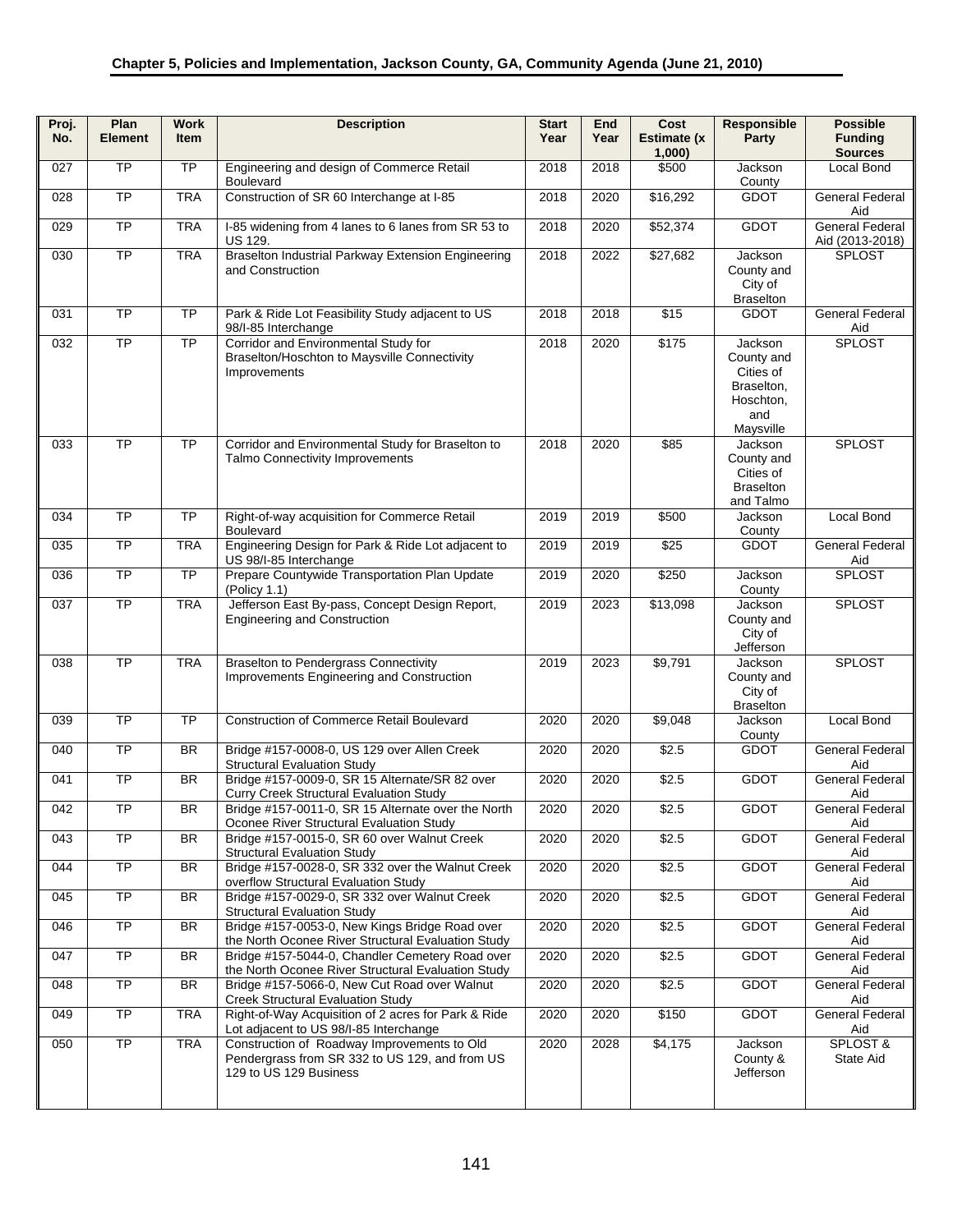| Proj.<br>No. | Plan<br><b>Element</b> | <b>Work</b><br>Item | <b>Description</b>                                                                                           | <b>Start</b><br>Year | End<br>Year | Cost<br>Estimate (x<br>1,000 | Responsible<br>Party                                                              | <b>Possible</b><br><b>Funding</b><br><b>Sources</b> |
|--------------|------------------------|---------------------|--------------------------------------------------------------------------------------------------------------|----------------------|-------------|------------------------------|-----------------------------------------------------------------------------------|-----------------------------------------------------|
| 051          | $\overline{TP}$        | INT                 | Construction of Jackson Trail Road Intersection                                                              | 2020                 | 2026        | \$3,450                      | Jackson                                                                           | SPLOST &                                            |
|              |                        |                     | Improvements at SR 53, Wehunt Road, Doster<br>Road, and SR 11                                                |                      |             |                              | County                                                                            | <b>State Aid</b>                                    |
| 052          | $\overline{TP}$        | <b>TRA</b>          | Construction of Park & Ride Lot Phase I with 100<br>spaces adjacent to US 98/I-85 Interchange                | 2021                 | 2021        | \$250                        | <b>GDOT</b>                                                                       | <b>General Federal</b><br>Aid                       |
| 053          | <b>TP</b>              | <b>TRA</b>          | Braselton/Hoschton to Maysville Connectivity<br>Improvements Engineering and Construction                    | 2021                 | 2023        | \$16,752                     | Jackson<br>County and<br>Cities of<br>Braselton,<br>Hoschton,<br>and<br>Maysville | <b>SPLOST</b>                                       |
| 054          | $\overline{TP}$        | <b>TRA</b>          | Braselton to Talmo to Gainesville Connectivity<br>Improvements Engineering and Construction                  | 2021                 | 2025        | \$8,960                      | Jackson<br>County and<br>Cities of<br><b>Braselton</b><br>and Talmo               | <b>SPLOST</b>                                       |
| 055          | $\overline{TP}$        | <b>TP</b>           | Park & Ride Lot Feasibility Study adjacent to SR<br>60/I-85 Interchange                                      | 2022                 | 2022        | \$15                         | <b>GDOT</b>                                                                       | <b>General Federal</b><br>Aid                       |
| 056          | <b>TP</b>              | <b>TP</b>           | Corridor and Environmental Study for Braselton to<br>Nicholson Connectivity Improvements                     | 2022                 | 2026        | \$250                        | Jackson<br>County and<br>Cities of<br><b>Braselton</b><br>and<br>Nicholson        | <b>SPLOST</b>                                       |
| 057          | TP                     | <b>TRA</b>          | Braselton to Nicholson Connectivity Improvements<br><b>Engineering and Construction</b>                      | 2023                 | 2027        | \$22,128                     | Jackson<br>County and<br>Cities of<br><b>Braselton</b><br>and<br>Nicholson        | <b>SPLOST</b>                                       |
| 058          | $\overline{TP}$        | <b>TRA</b>          | I-85 widening from 4 lanes to 6 lanes from US 129 to<br>SR 82.                                               | 2023                 | 2025        | \$27,451                     | <b>GDOT</b>                                                                       | <b>General Federal</b><br>Aid (2018-2023)           |
| 059          | $\overline{TP}$        | <b>TRA</b>          | I-85 widening from 4 lanes to 6 lanes from SR 82 to<br><b>US 98.</b>                                         | 2023                 | 2025        | \$44,789                     | <b>GDOT</b>                                                                       | <b>General Federal</b><br>Aid (2018-2023)           |
| 060          | <b>TP</b>              | <b>TRA</b>          | I-85 widening from 4 lanes to 6 lanes from US 98 to<br>Banks County line.                                    | 2023                 | 2025        | \$19,866                     | <b>GDOT</b>                                                                       | <b>General Federal</b><br>Aid (2018-2023)           |
| 061          | $\overline{TP}$        | <b>TRA</b>          | Engineering Design for Park & Ride Lot adjacent to<br>SR 60/I-85 Interchange                                 | 2023                 | 2023        | \$25                         | <b>GDOT</b>                                                                       | <b>General Federal</b><br>Aid                       |
| 062          | $\overline{TP}$        | $\overline{TP}$     | Engineering and design of Jessie Cronic Road<br>Roadway Improvements from SR 124 to Barrow<br>County line    | 2023                 | 2023        | \$600                        | Jackson<br>County                                                                 | SPLOST &<br>State Aid                               |
| 063          | $\overline{TP}$        | <b>TRA</b>          | I-85 widening from 6 lanes to 8 lanes from SR 211 in<br>Barrow County to SR 53 in Jackson County             | 2024                 | 2026        | \$15,170                     | <b>GDOT</b>                                                                       | <b>General Federal</b><br>Aid (2024-2030)           |
| 064          | <b>TP</b>              | <b>TRA</b>          | B. Wilson Road Extension Improvements, Concept<br>Design Report, Engineering and Construction                | 2024                 | 2028        | $\overline{$}186,141$        | Jackson<br>County and<br>City of<br>Commerce                                      | SPLOST                                              |
| 065          | <b>TP</b>              | <b>TRA</b>          | Right-of-Way Acquisition of 2 acres for Park & Ride<br>Lot adjacent to SR 60/I-85 Interchange                | 2024                 | 2024        | \$150                        | <b>GDOT</b>                                                                       | <b>General Federal</b><br>Aid                       |
| 066          | TP                     | $\overline{TP}$     | Right-of-way acquisition for Jessie Cronic Road<br>Roadway Improvements from SR 124 to Barrow<br>County line | 2024                 | 2024        | \$250                        | Jackson<br>County                                                                 | SPLOST &<br>State Aid                               |
| 067          | <b>TP</b>              | <b>TRA</b>          | Construction of Park & Ride Lot Phase I with 100<br>spaces adjacent to SR 60/I-85 Interchange                | 2025                 | 2025        | \$250                        | <b>GDOT</b>                                                                       | <b>General Federal</b><br>Aid                       |
| 068          | <b>TP</b>              | $\overline{TP}$     | Park & Ride Lot Feasibility Study adjacent to SR<br>82/I-85 Interchange                                      | 2025                 | 2025        | \$15                         | <b>GDOT</b>                                                                       | <b>General Federal</b><br>Aid                       |
| 069          | <b>TP</b>              | <b>TRA</b>          | Construction of SR 53 By-pass - Braselton,<br>Hoschton from Zion Church Road to Barrow County<br>line        | 2025                 | 2027        | \$43,000                     | <b>GDOT</b>                                                                       | <b>Federal Aid</b>                                  |
| 070          | TP                     | TP                  | Construction of Jessie Cronic Road Roadway<br>Improvements from SR 124 to Barrow County line                 | 2025                 | 2025        | \$7,500                      | Jackson<br>County                                                                 | SPLOST &<br>State Aid                               |
| 071          | <b>TP</b>              | <b>TRA</b>          | Engineering Design for Park & Ride Lot adjacent to<br>SR 82/I-85 Interchange                                 | 2026                 | 2026        | $\sqrt{$25}$                 | <b>GDOT</b>                                                                       | General Federal<br>Aid                              |